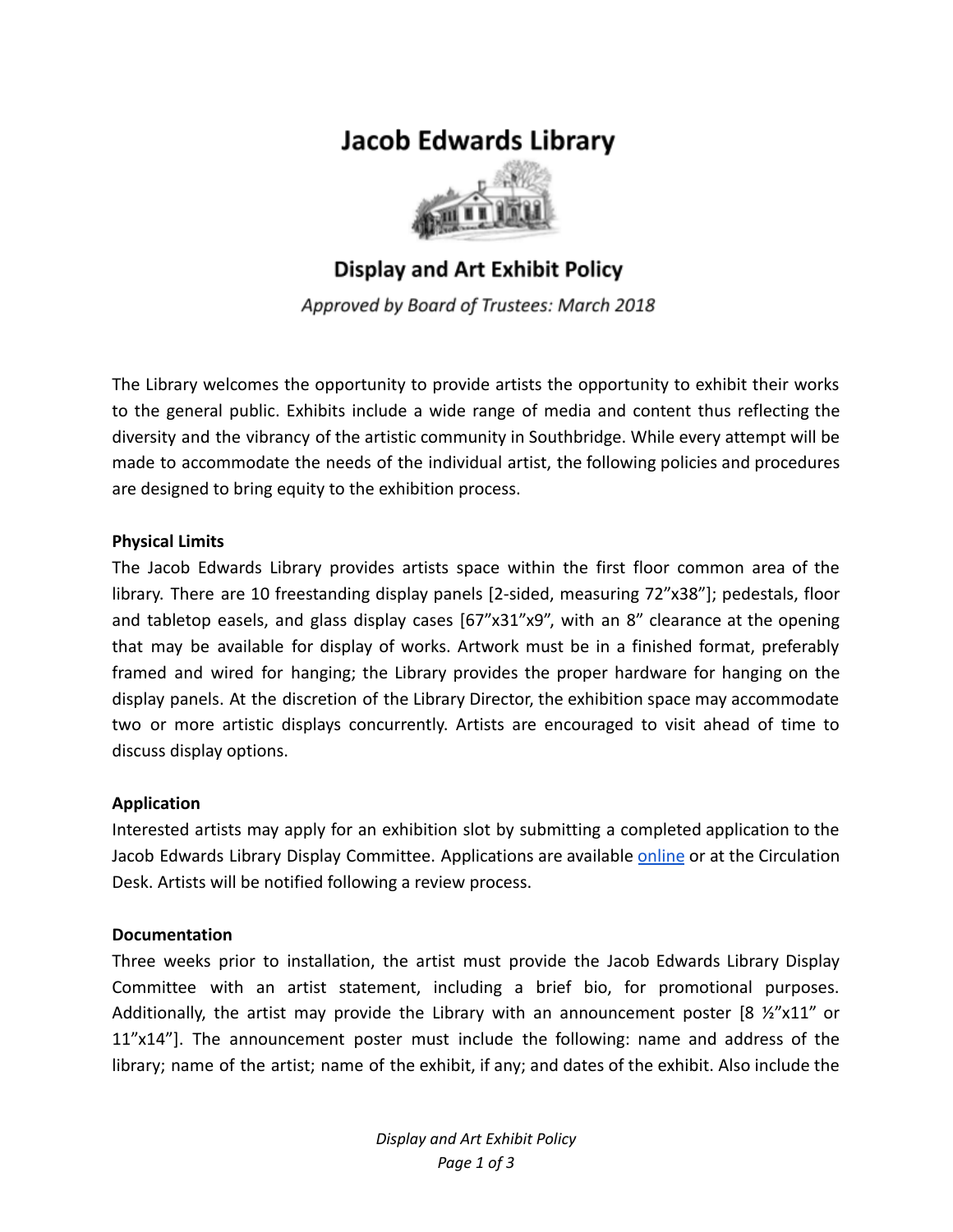date and time of the reception. If the artist does not provide a poster, one will be provided by library staff from a standard template. The artist statement and poster may be either black and white print or color. Prices of items for sale should be displayed beside the work. Alternatively, the artist may provide the Library with a printed price list. Artists must also provide contact information for the artist for interested buyers. The Library staff will not be involved with sales transactions. A 15% commission on each exhibited work sold must be presented to the Friends of the Jacob Edwards Library following the exhibits completion. This money helps to ensure the continuation and the expansion of future exhibitions and programs.

## **Hanging**

Hanging and dismantling of the exhibit is the responsibility of the artist(s). Library staff is not available to help in this process. However, a Display Committee member will be available for guidance during the installation process. It is the responsibility of the artist(s) to label her or his artwork. Installations are normally scheduled for the first weekday of the month; dismantling the exhibit is normally scheduled for the last weekday of the month. A final review by the Library Director will occur the day of the installation to review the appropriateness of the artwork. Any work deemed incompatible with the policy of the Jacob Edwards Library must be removed. Exhibitions run for the period of one month.

#### **Publicity**

The Jacob Edwards Library Display Committee is solely responsible for all press releases issued for each exhibition. Based on the artist profile provided, the Library will prepare and submit press releases on behalf of the Library and the artist. It is imperative that artist statements be submitted three weeks prior to the installation. The Library will promote the exhibition through the normal Library public relations channels. Personalized invitations to the Opening Reception are the responsibility of the exhibitor(s).

#### **Opening Reception**

The Friends of the Jacob Edwards Library host the opening reception for each exhibit. Receptions are held on the first Thursday of the month, at 6:30 pm unless an observed holiday falls on that date. In that case, the reception will be held on the second Thursday of the month. The Library will advertise the exhibition and opening reception to the general public; the artist will advertise the exhibition and opening reception to colleagues, friends, family members, and civic organizations. Candles are not permitted. The Friends of the Library provide complimentary light refreshments for opening receptions.

The monthly art show provides the library with the opportunity to reach out to and engage with the community while simultaneously creating synergy for the community.

> *Display and Art Exhibit Policy Page 2 of 3*